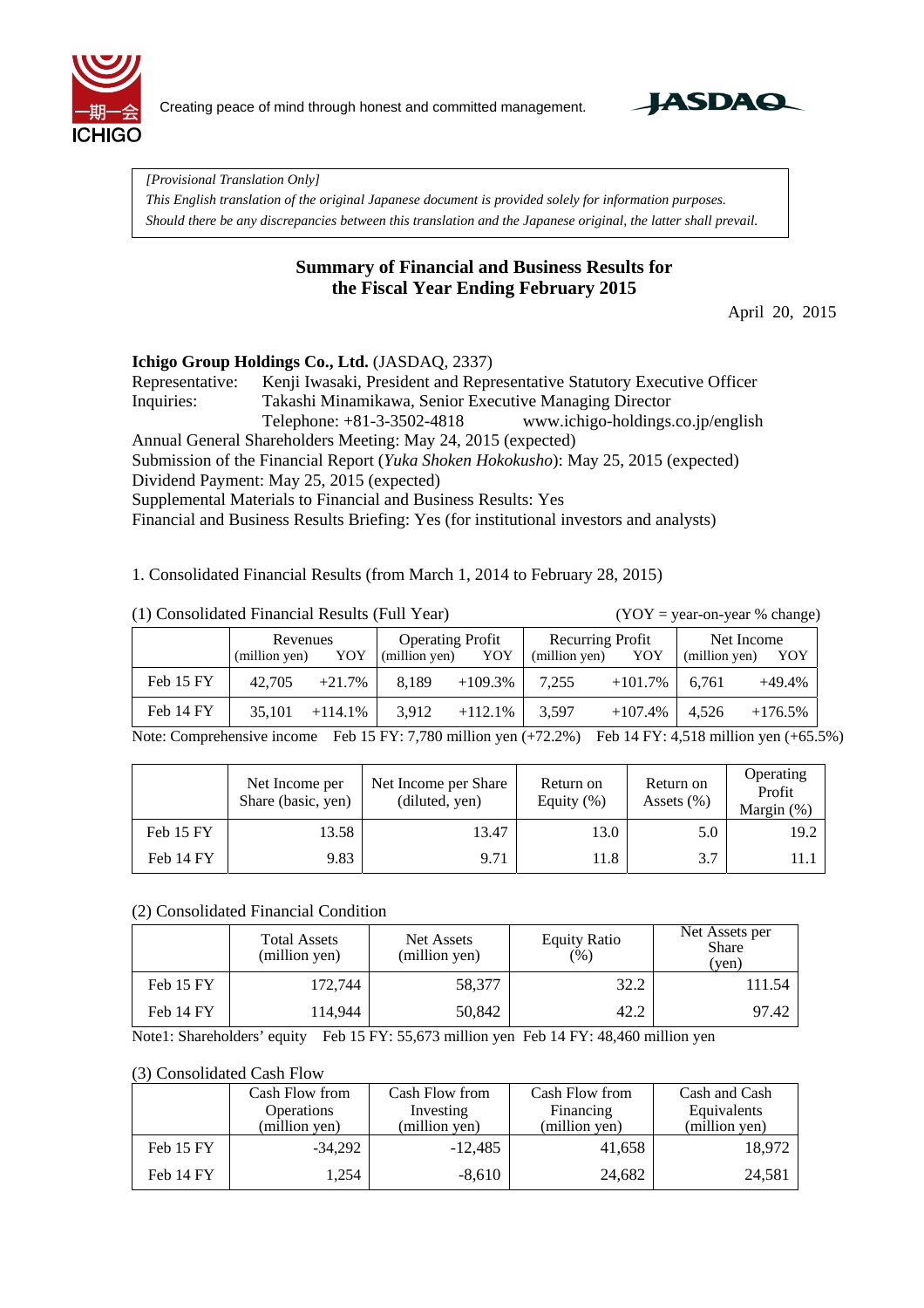#### 2. Dividends

|                         | Dividend per Share (yen) |                   |                         |                          |                | Total                        | Payout Ratio           | Dividend on                                     |
|-------------------------|--------------------------|-------------------|-------------------------|--------------------------|----------------|------------------------------|------------------------|-------------------------------------------------|
|                         | First<br><b>Ouarter</b>  | Second<br>Ouarter | Third<br><b>Ouarter</b> | Fourth<br><b>Ouarter</b> | Fiscal<br>Year | Dividend<br>(million<br>yen) | (consolidated)<br>(% ) | <b>Equity Ratio</b><br>(consolidated)<br>$(\%)$ |
| Feb 14 FY               | $\overline{\phantom{0}}$ | $\theta$          | ۰                       | 1.10                     | 1.10           | 547                          | 11.2                   | 1.4                                             |
| Feb 15 FY               |                          | $\theta$          | ۰                       | 1.30                     | 1.30           | 648                          | 9.6                    | 1.2                                             |
| Feb 16 FY<br>(Expected) | $\overline{\phantom{0}}$ | $\theta$          | -                       | 2.00                     | 2.00           |                              | 10.9                   |                                                 |

### 3. Consolidated Forecast for the February 2016 Fiscal Year (from March 1, 2015 to February 29, 2016)

|           |                                  |          |                                                 |          | $(YOY = year-on-year % change)$   |          |
|-----------|----------------------------------|----------|-------------------------------------------------|----------|-----------------------------------|----------|
|           | Revenues<br>(million yen)<br>YOY |          | <b>Operating Profit</b><br>(million yen)<br>YOY |          | Recurring Profit<br>(million yen) | YOY      |
| Feb 16 FY | 45,000                           | $+5.4%$  | 11,700                                          | $+42.9%$ | 10,250                            | $+41.3%$ |
|           | Net Income<br>(million yen)      | YOY      | Net Income per Share<br>(Yen)                   |          |                                   |          |
| Feb 16 FY | 9,150                            | $+35.3%$ |                                                 | 18.30    |                                   |          |

Note 1: The Company has included a full-year earnings forecast only – there is no half-year earnings forecast. Note 2: Net Income per Share for FY16 is based on the forecast number of shares after the expected exercise of stock acquisition rights.

#### 4. Other

- (1) Changes in significant consolidated subsidiaries (material changes in scope of consolidation): Yes Two new subsidiaries: GK Omori Holdings *Tokumei Kumiai,* GK Sapporo Holdings *Tokumei Kumiai*
- (2) Changes in accounting standards/principles, changes in accounting estimates, and revisions to previous financial statements
	- (i) Changes in accounting standards/principles: Yes
	- (ii) Changes in accounting principles other than the above: None
	- (iii) Changes in accounting estimates: None
	- (iv) Revisions of previous financial statements: None
- (3) Number of outstanding shares (common shares)
	- (i) Number of outstanding shares including treasury shares

| Feb 15: | 500,804,600   |
|---------|---------------|
| Feb 14: | 499, 432, 200 |

(ii) Number of treasury shares

| Feb 15: | 1,670,000 |
|---------|-----------|
| Feb 14: | 1,978,000 |

(iii) Average number of outstanding shares

Feb 15: 498,011,047 Feb 14: 460,365,498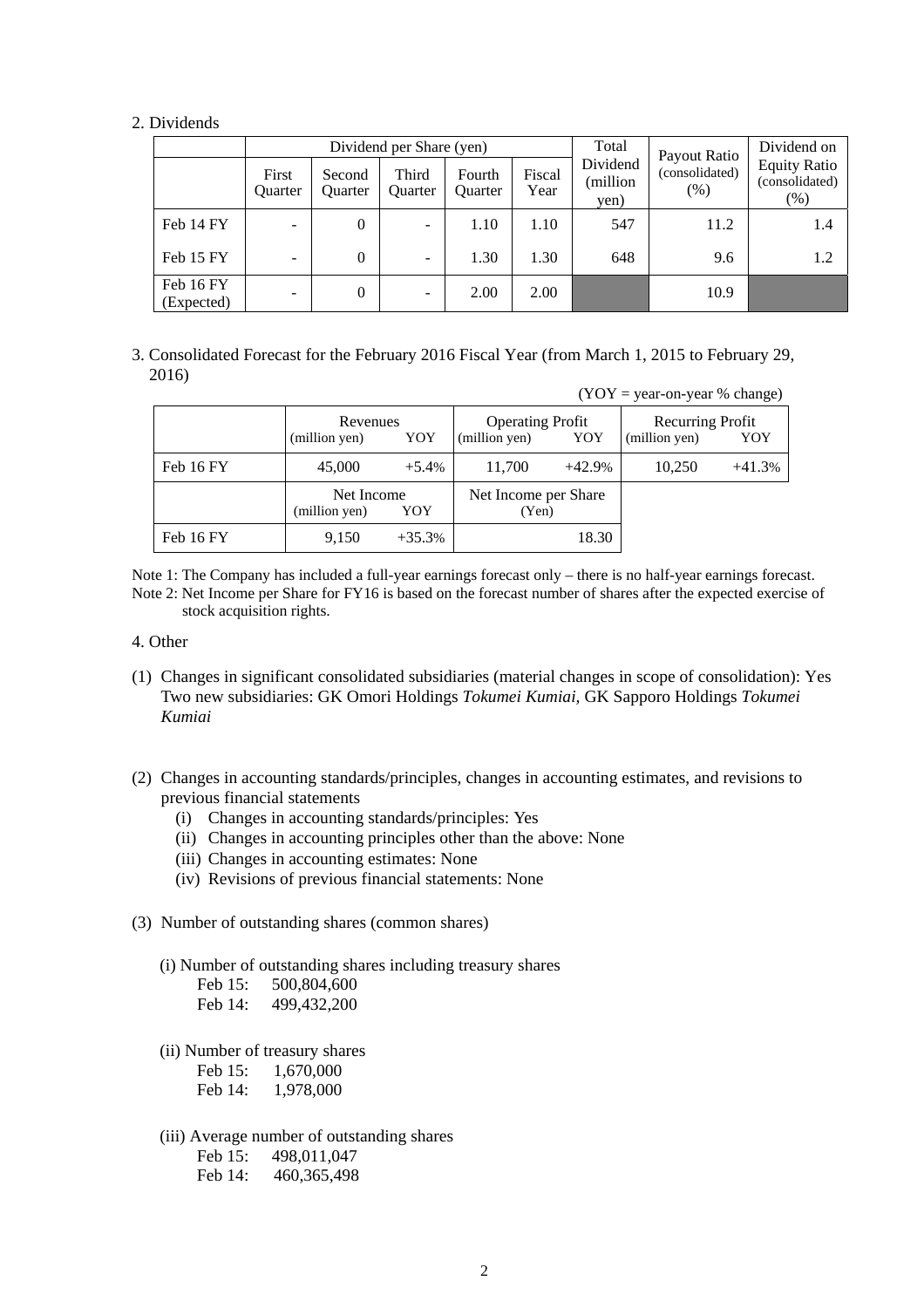## 5. Parent Financial Results (from March 1, 2014 to February 28, 2015)

| $(1)$ ratent radiitial results (rail real) |               |        |                         |        |                  |         | $\sqrt{2}$ change is year on year. |        |
|--------------------------------------------|---------------|--------|-------------------------|--------|------------------|---------|------------------------------------|--------|
|                                            | Revenues      |        | <b>Operating Profit</b> |        | Recurring Profit |         | Net Profit                         |        |
|                                            | (million yen) | $(\%)$ | (million yen)           | $(\%)$ | (million yen)    | $(\% )$ | (million yen)                      | $(\%)$ |
| Feb 15 FY                                  | 9.198         | 72.0   | 6.857                   | 111.7  | 6.650            | 149.7   | 6.719                              | 66.8   |
| Feb 14 FY                                  | 5.346         | 70.1   | 3.238                   | 187.4  | 2.633            | 198.7   | 4.027                              | 169.0  |

### (1) Parent Financial Results (Full Year) (% change is year-on-year)

|           | Net Profit per Share<br>(basic, yen) | Net Profit per<br><b>Share</b><br>(diluted, yen) |
|-----------|--------------------------------------|--------------------------------------------------|
| Feb 15 FY | 13.49                                | 13.38                                            |
| Feb 14 FY | 8.75                                 | 8 64                                             |

## (2) Parent Financial Condition

|           | <b>Total Assets</b><br>(million yen) | Net Assets<br>(million yen) | <b>Equity Ratio</b><br>(%) | Net Assets per<br><b>Share</b><br>(ven) |
|-----------|--------------------------------------|-----------------------------|----------------------------|-----------------------------------------|
| Feb 15 FY | 82,204                               | 53,115                      | 64.4                       | 106.02                                  |
| Feb 14 FY | 66,221                               | 45.981                      | 69.9                       | 92.19                                   |

Reference: Shareholders' equity for Feb 15 FY: 52,916 million yen; for Feb 14 FY: 45,860 million yen

## \*Explanation on Appropriate Use of Earnings Projection

Forward-looking statements contained in these materials are based on judgments regarding information that was available to the Company and the Group as of the announcement date. However, these statements involve risk and uncertainties. Therefore, please note that actual earnings may differ significantly from the indicated earnings projection as a result of various factors.

### 6. Segment Information

## (1) Segment Overview

Starting from the current fiscal period, the Company will change its segment disclosure from the previous five segments to four segments. Previously, the Company had segmented its business into "Asset Management," "Real Estate," "Value-Add," "Clean Energy," and "Other." However, because the Company has increasingly been carrying out value-add activities in both the Real Estate and Value-Add segments, the segment division has lost its meaning. Therefore, Real Estate and Value-Add are being integrated into a single Value-Add segment.

Asset Management generates fee income via the management of the Ichigo REIT, private funds, and other fee-generating real estate services related to the sourcing, financing, operation, property management, facility management, and disposition of real estate assets, with the aim of maximizing both asset and shareholder value.

Value-Add deploys the Company's expertise to acquire and add value via improvements to real estate assets, generating rental income during the value-add period and profits on asset sales that reflect the higher value of the assets after the Company's improvements.

Clean Energy generates long-term income primarily via utility-scale solar power production with the aim to make effective reuse of real estate and contribute to Japan's energy self-sufficiency.

Other is primarily legacy securities investments that are not related to the above three segments.

The Company has reflected these changes in the previous year's segment information.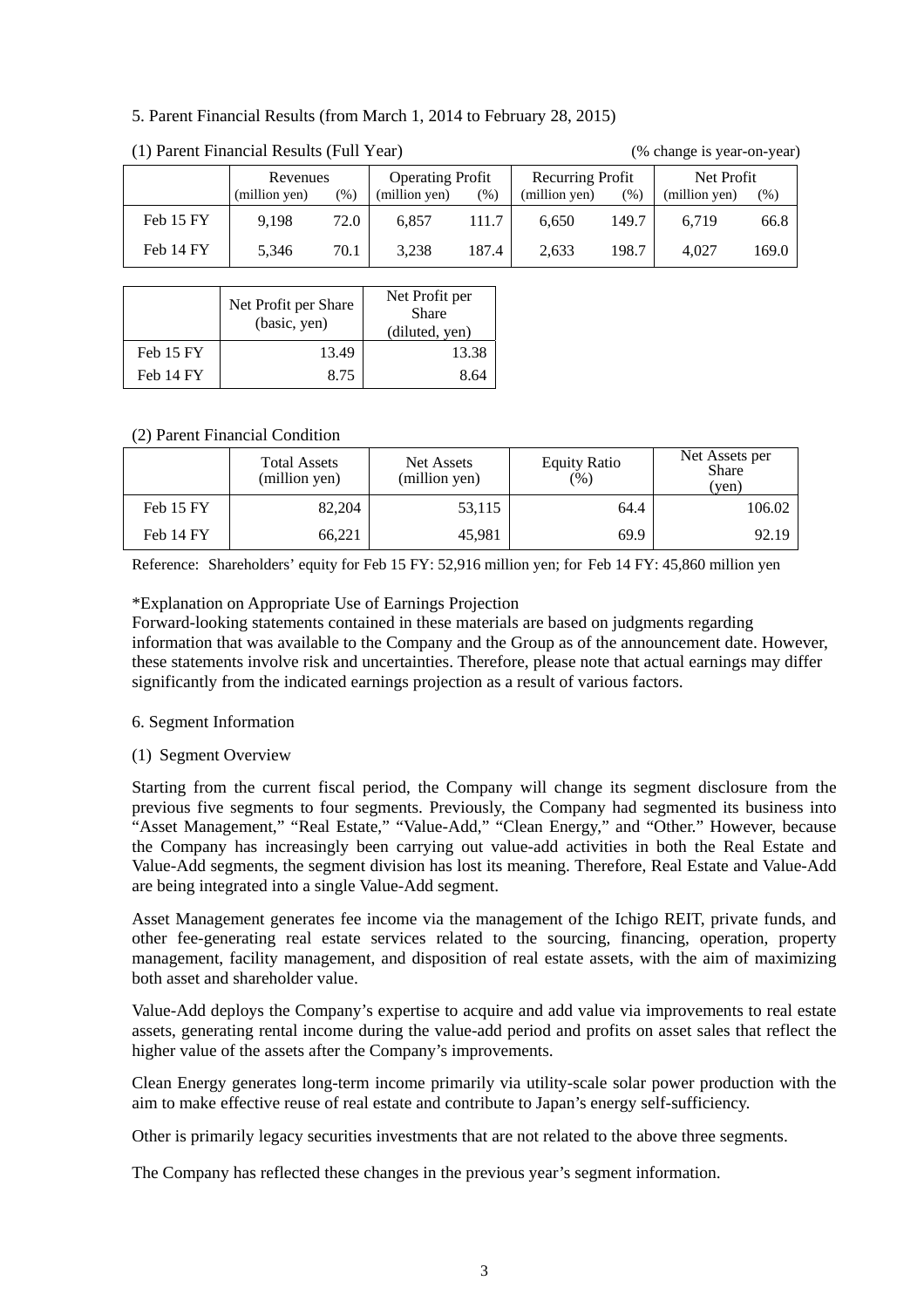### Revenues, P&L, Assets, Liabilities, and Other Items by Segment

## February 2014 Fiscal Year (from March 1, 2013 to February 28, 2014)

|                                                                       |                     |           |                 |                              |        | $($ IVIIIIIIOII I CII    |                                                                           |
|-----------------------------------------------------------------------|---------------------|-----------|-----------------|------------------------------|--------|--------------------------|---------------------------------------------------------------------------|
|                                                                       | Segment             |           |                 |                              |        |                          | Amount                                                                    |
|                                                                       | Asset<br>Management | Value-Add | Clean<br>Energy | Other                        | Total  | Adjustment<br>(Note 1)   | Recorded in<br>Consolidated<br>Financial<br><b>Statements</b><br>(Note 2) |
| Revenues                                                              |                     |           |                 |                              |        |                          |                                                                           |
| Revenues from External<br>Customers                                   | 4,118               | 30,159    | 126             | 697                          | 35,101 | $\overline{\phantom{a}}$ | 35,101                                                                    |
| <b>Inter-Segment Revenues</b><br>or Reclassifications                 | 876                 | 2         | 9               | 40                           | 928    | (928)                    |                                                                           |
| Total                                                                 | 4,994               | 30,161    | 136             | 737                          | 36,029 | (928)                    | 35,101                                                                    |
| <b>Segment Profits or Losses</b><br>$\left( -\right)$                 | 1,170               | 3,150     | (253)           | 143                          | 4,210  | (298)                    | 3,912                                                                     |
| <b>Segment Assets</b>                                                 | 2,746               | 81,291    | 5,000           | 5,052                        | 94,091 | 20,853                   | 114,944                                                                   |
| Others                                                                |                     |           |                 |                              |        |                          |                                                                           |
| Depreciation                                                          | 9                   | 246       | 30              | $\qquad \qquad \blacksquare$ | 286    | 17                       | 304                                                                       |
| Impairment loss                                                       | -                   | 307       |                 | $\overline{\phantom{0}}$     | 307    | $\overline{\phantom{a}}$ | 307                                                                       |
| Increase in property, plant<br>and equipment and<br>intangible assets | 10                  | 4,836     | 4,335           | -                            | 9,182  | 46                       | 9,228                                                                     |

(Million Yen)

Note 1: The Adjustment to Segment Profits or Losses (-298 million yen) reflects transaction eliminations and company expenses that were not allocated to the segments. The Adjustment to Segment Assets (20,853 million yen) reflects company assets, such as cash and reserves, that were not allocated to the segments. The Adjustment to Depreciation (17 million yen) reflects depreciation of company assets that were not allocated to the segments. The Adjustment to Increase in Property, Plant and Equipment and Intangible assets (46 million yen) reflects company assets that were not allocated to the segments.

Note 2: Segment Profits or Losses are calculated for each segment from consolidated operating profit.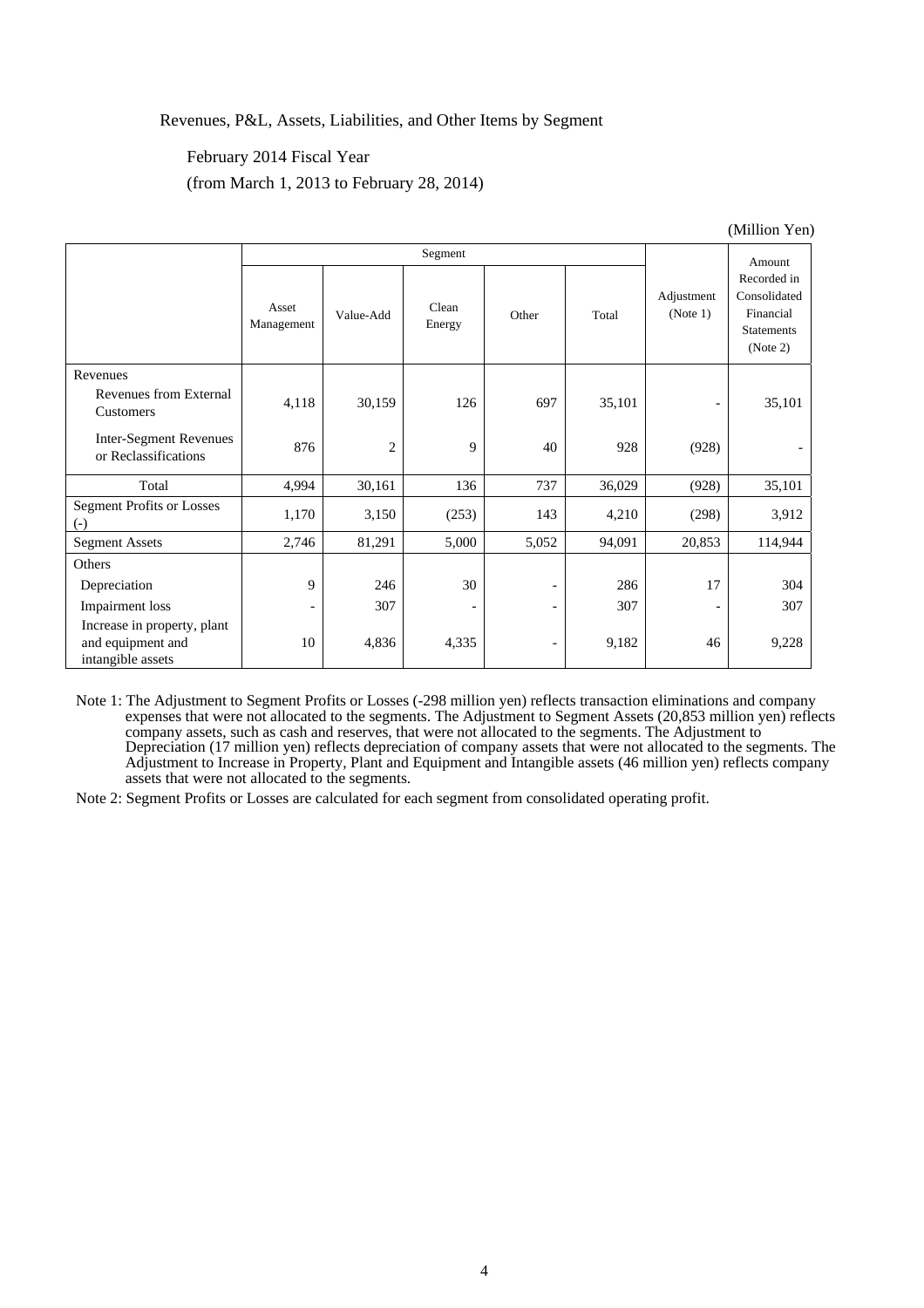## February 2015 Fiscal Year (from March 1, 2014 to February 28, 2015)

(Million Yen)

|                                                                       |                     |           | Segment         |              |         |                        | Amount                                                                    |
|-----------------------------------------------------------------------|---------------------|-----------|-----------------|--------------|---------|------------------------|---------------------------------------------------------------------------|
|                                                                       | Asset<br>Management | Value-Add | Clean<br>Energy | Other        | Total   | Adjustment<br>(Note 1) | Recorded in<br>Consolidated<br>Financial<br><b>Statements</b><br>(Note 2) |
| Revenues                                                              |                     |           |                 |              |         |                        |                                                                           |
| Revenues from External<br>Customers                                   | 3,967               | 38,107    | 605             | 24           | 42,705  |                        | 42,705                                                                    |
| Inter-Segment Activities<br>or Reclassifications                      | 945                 | 3         |                 | $\mathbf{0}$ | 948     | (948)                  |                                                                           |
| Total                                                                 | 4,913               | 38,110    | 605             | 25           | 43,654  | (948)                  | 42,705                                                                    |
| <b>Segment Profits or Losses</b><br>$\left( -\right)$                 | 779                 | 7,871     | (93)            | (66)         | 8,490   | (301)                  | 8,189                                                                     |
| <b>Segment Assets</b>                                                 | 2,691               | 138,061   | 12,846          | 6,222        | 159,822 | 12,922                 | 172,744                                                                   |
| Others                                                                |                     |           |                 |              |         |                        |                                                                           |
| Depreciation                                                          | 10                  | 349       | 184             |              | 544     | 21                     | 565                                                                       |
| <b>Impairment</b> loss                                                | —                   |           |                 | —            |         |                        |                                                                           |
| Increase in property, plant<br>and equipment and<br>intangible assets | 4                   | 10,455    | 6,399           | —            | 16,859  | 13                     | 16,872                                                                    |

Note 1: The Adjustment to Segment Profits or Losses (-301 million yen) reflects transaction eliminations and company expenses that were not allocated to the segments. The Adjustment to Segment Assets (12,922 million yen) reflects company assets, such as cash and reserves, that were not allocated to the segments. The Adjustment to Depreciation (21 million yen) reflects depreciation of company assets that were not allocated to the segments. The Adjustment to Increase in Property, Plant and Equipment and Intangible assets (13 million yen) reflects company assets that were not allocated to the segments.

Note 2: Segment Profits or Losses are calculated for each segment from consolidated operating profit.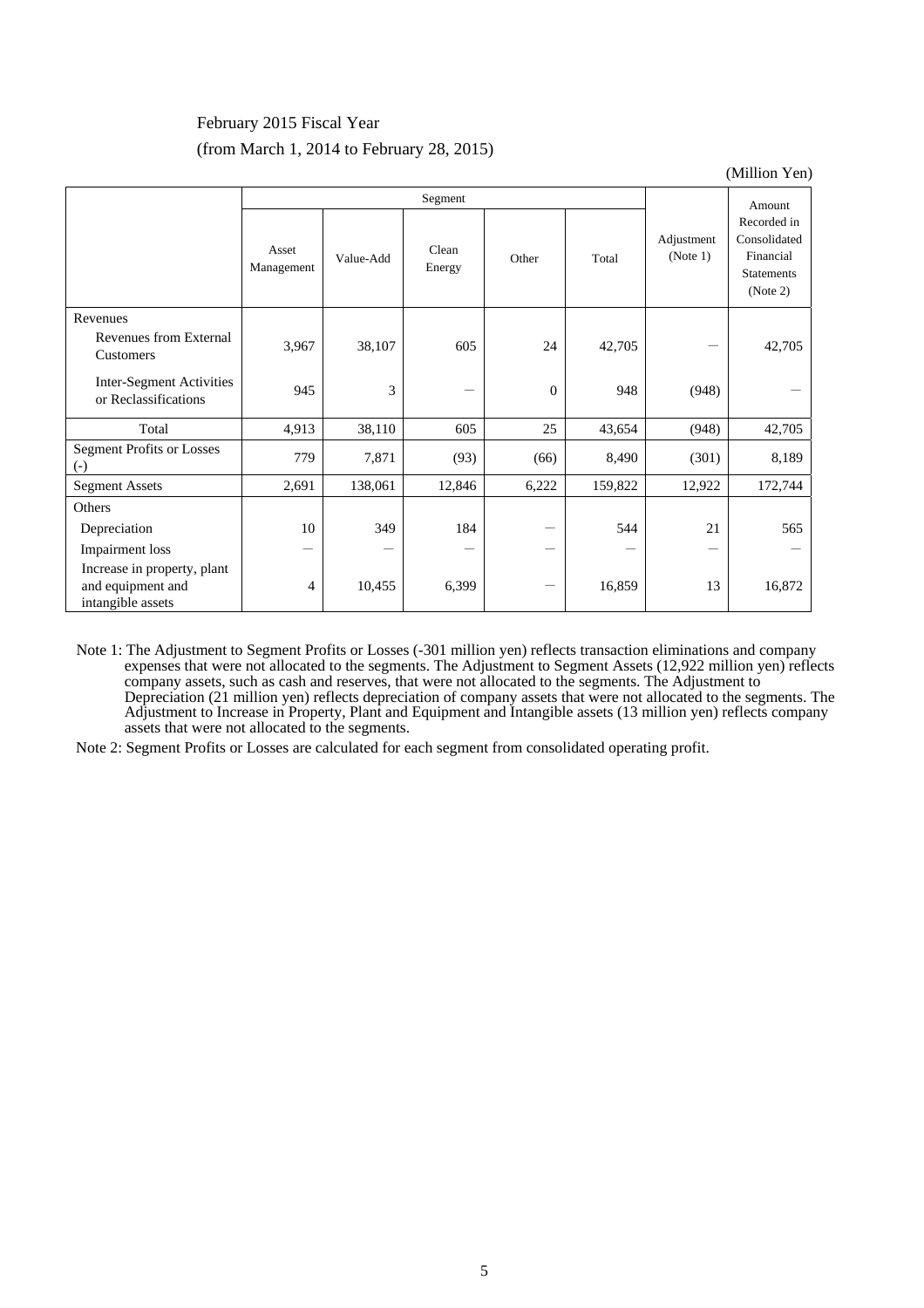## (2) Goodwill and Amortization by Segment

## February 2014 Fiscal Year (from March 1, 2013 to February 28, 2014)

|                                                    | Goodwill            |           |                 |       |       |            | (Million Yen)                                                           |
|----------------------------------------------------|---------------------|-----------|-----------------|-------|-------|------------|-------------------------------------------------------------------------|
|                                                    |                     |           | Segment         |       |       |            |                                                                         |
|                                                    | Asset<br>Management | Value-Add | Clean<br>Energy | Other | Total | Adjustment | Amount<br>Recorded in<br>Consolidated<br>Financial<br><b>Statements</b> |
| Amortization during the<br>fiscal year             | 111                 | 15        | 12              |       | 139   | -          | 139                                                                     |
| Outstanding balance as<br>of the end of the period | 1,854               | 142       | 225             |       | 2,221 |            | 2,221                                                                   |

| <b>Negative Goodwill</b>                           |                          |           |                          |                          |       | (Million Yen) |                                                                         |
|----------------------------------------------------|--------------------------|-----------|--------------------------|--------------------------|-------|---------------|-------------------------------------------------------------------------|
|                                                    |                          | Segment   |                          |                          |       |               |                                                                         |
|                                                    | Asset<br>Management      | Value-Add | Clean<br>Energy          | Other                    | Total | Adjustment    | Amount<br>Recorded in<br>Consolidated<br>Financial<br><b>Statements</b> |
| Amortization during the<br>fiscal year             | $\overline{\phantom{0}}$ | 90        | $\overline{\phantom{a}}$ |                          | 90    |               | 90                                                                      |
| Outstanding balance as<br>of the end of the period | $\overline{\phantom{a}}$ | 180       | $\overline{\phantom{a}}$ | $\overline{\phantom{0}}$ | 180   |               | 180                                                                     |

6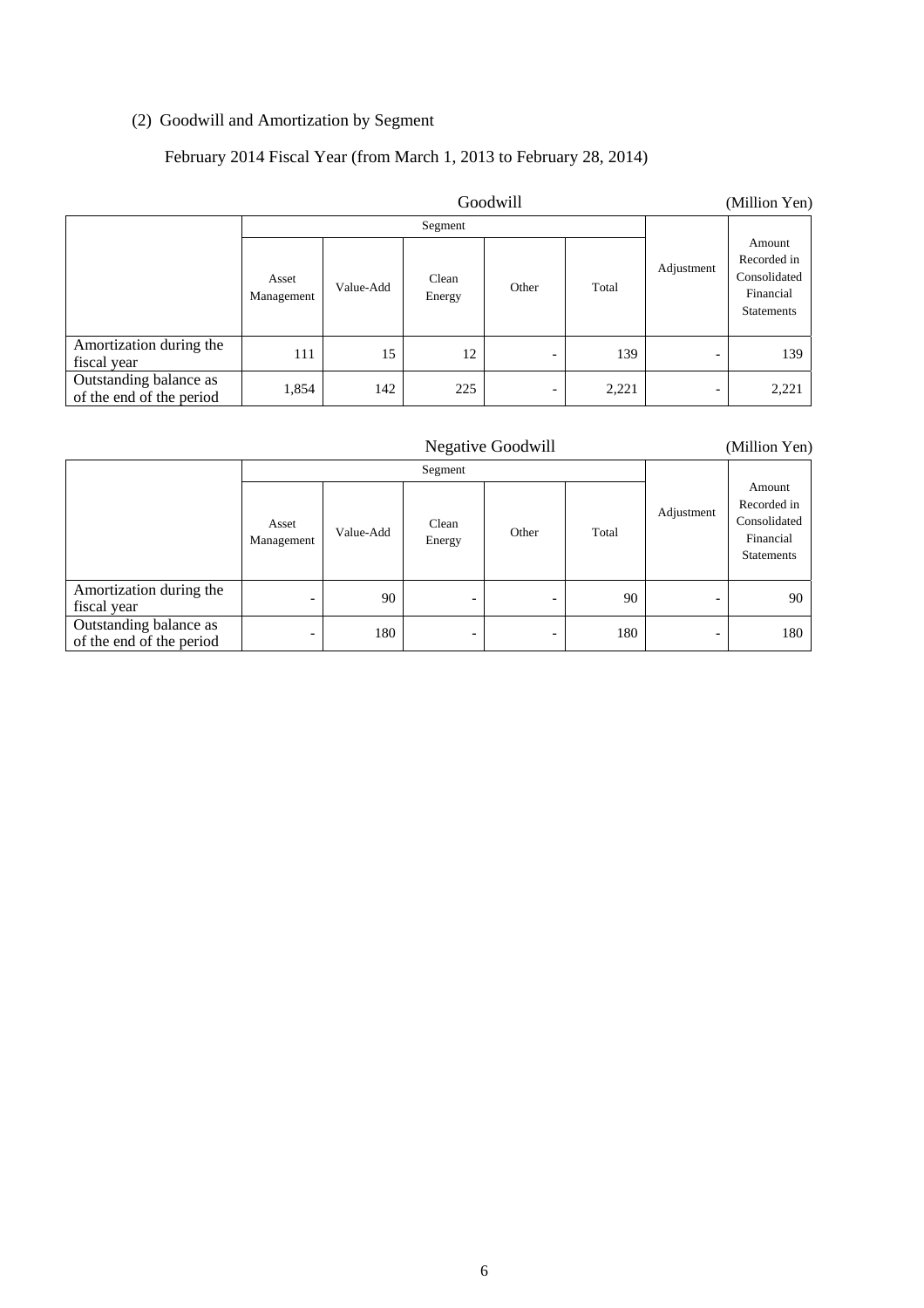# February 2015 Fiscal Year (from March 1, 2014 to February 28, 2015)

|                                                    | Goodwill            |           |                 |                          |       |            | (Million Yen)                                                           |
|----------------------------------------------------|---------------------|-----------|-----------------|--------------------------|-------|------------|-------------------------------------------------------------------------|
|                                                    |                     |           | Segment         |                          |       |            |                                                                         |
|                                                    | Asset<br>Management | Value-Add | Clean<br>Energy | Other                    | Total | Adjustment | Amount<br>Recorded in<br>Consolidated<br>Financial<br><b>Statements</b> |
| Amortization during the<br>fiscal year             | 111                 | 15        | 12              | $\overline{\phantom{0}}$ | 139   | -          | 139                                                                     |
| Outstanding balance as<br>of the end of the period | 1,742               | 126       | 213             | -                        | 2,082 | -          | 2,082                                                                   |

| <b>Negative Goodwill</b>                           |                          |           |                          |                          |       |            | (Million Yen)                                                           |
|----------------------------------------------------|--------------------------|-----------|--------------------------|--------------------------|-------|------------|-------------------------------------------------------------------------|
|                                                    | Segment                  |           |                          |                          |       |            |                                                                         |
|                                                    | Asset<br>Management      | Value-Add | Clean<br>Energy          | Other                    | Total | Adjustment | Amount<br>Recorded in<br>Consolidated<br>Financial<br><b>Statements</b> |
| Amortization during the<br>fiscal year             |                          | 90        | -                        |                          | 90    |            | 90                                                                      |
| Outstanding balance as<br>of the end of the period | $\overline{\phantom{0}}$ | 90        | $\overline{\phantom{a}}$ | $\overline{\phantom{0}}$ | 90    | -          | 90                                                                      |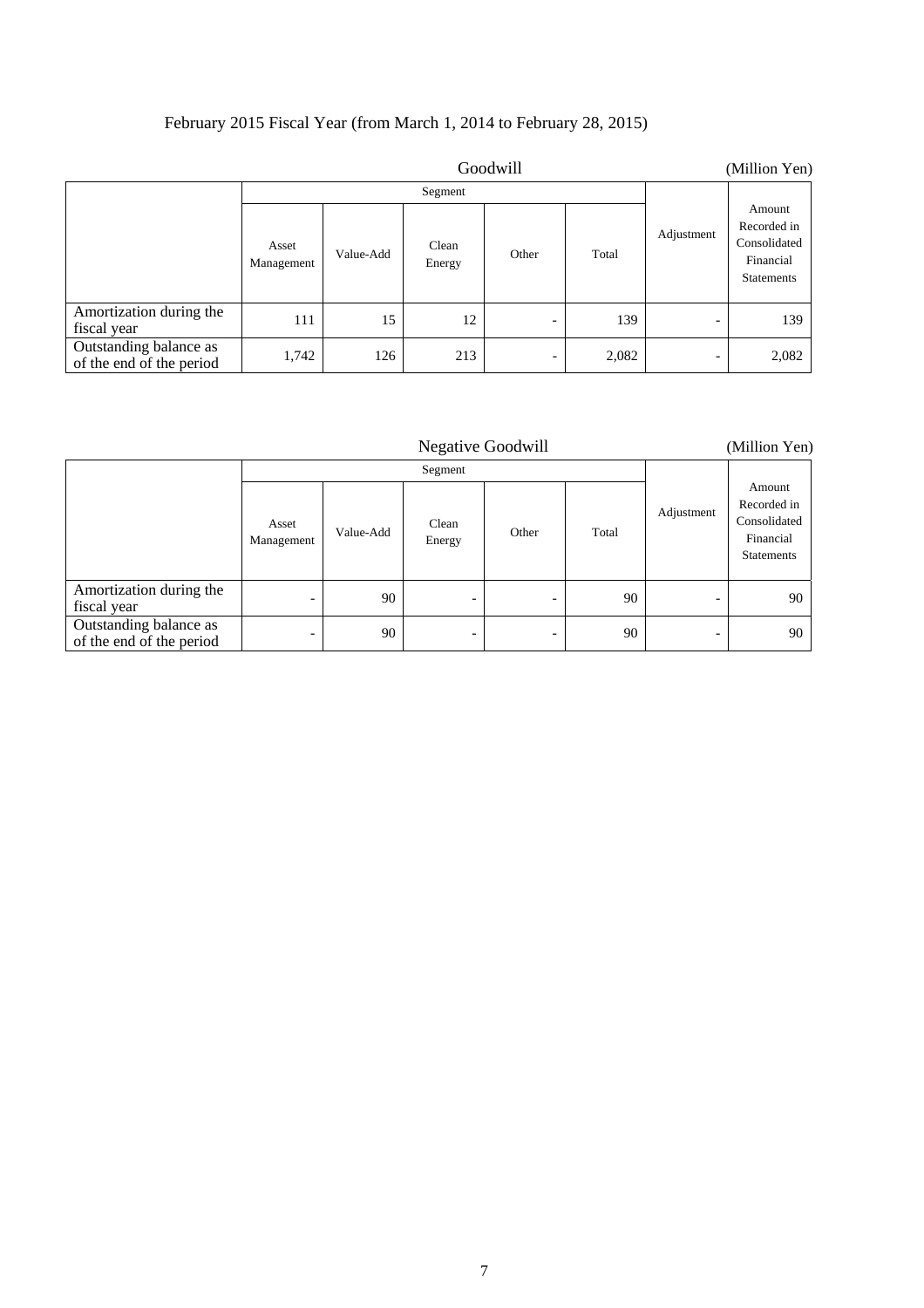# **Consolidated Balance Sheet**

|                                           |                | (Million Yen)  |
|-------------------------------------------|----------------|----------------|
|                                           | Feb 14         | Feb 15         |
|                                           | (Feb 28, 2014) | (Feb 28, 2015) |
| <b>Assets</b>                             |                |                |
| <b>Current Assets</b>                     |                |                |
| Cash and cash equivalents                 | 24,991         | 19,383         |
| Trade notes and accounts receivable       | 451            | 519            |
| Operational investments in loans          | 1,100          | 2,330          |
| Operational investments in securities     | 3,583          | 1,965          |
| Real estate for sale                      | 54,084         | 109,769        |
| Deferred tax assets                       | 576            | 1,200          |
| Others                                    | 1,384          | 2,657          |
| Less: allowance for doubtful accounts     | (410)          | (484)          |
| <b>Total Current Assets</b>               | 85,761         | 137,342        |
| <b>Fixed Assets</b>                       |                |                |
| <b>Property, Plant and Equipment</b>      |                |                |
| <b>Building and Plant</b>                 | 7,214          | 6,452          |
| Depreciation total                        | (2,313)        | (2, 431)       |
| Building and Plant (net)                  | 4,901          | 4,021          |
| Equipment                                 | 2,166          | 9,479          |
| Depreciation total                        | (122)          | (311)          |
| Equipment (net)                           | 2,044          | 9,168          |
| Land                                      | 12,433         | 12,142         |
| Building under construction               | 1,837          | 909            |
| Others                                    | 286            | 306            |
| Depreciation total                        | (201)          | (227)          |
| Others (net)                              | 84             | 79             |
| <b>Total Tangible Assets</b>              | 21,300         | 26,321         |
| <b>Intangible Assets</b>                  |                |                |
| Goodwill                                  | 2,221          | 2,082          |
| Leasehold rights                          | 392            | 392            |
| Others                                    | 71             | 27             |
| <b>Total Intangible Assets</b>            | 2,686          | 2,502          |
| <b>Investments and Other Assets</b>       |                |                |
| Investments in securities                 | 4,278          | 5,266          |
| Long-term loans receivable                | 13             | 12             |
| Deferred tax assets                       | 222            | $\overline{2}$ |
| Others                                    | 780            | 1,392          |
| Less: allowance for doubtful accounts     | (97)           | (95)           |
| <b>Total Investments and Other Assets</b> | 5,196          | 6,578          |
| <b>Total Fixed Assets</b>                 | 29,183         | 35,402         |
| <b>Total Assets</b>                       | 114,944        | 172,744        |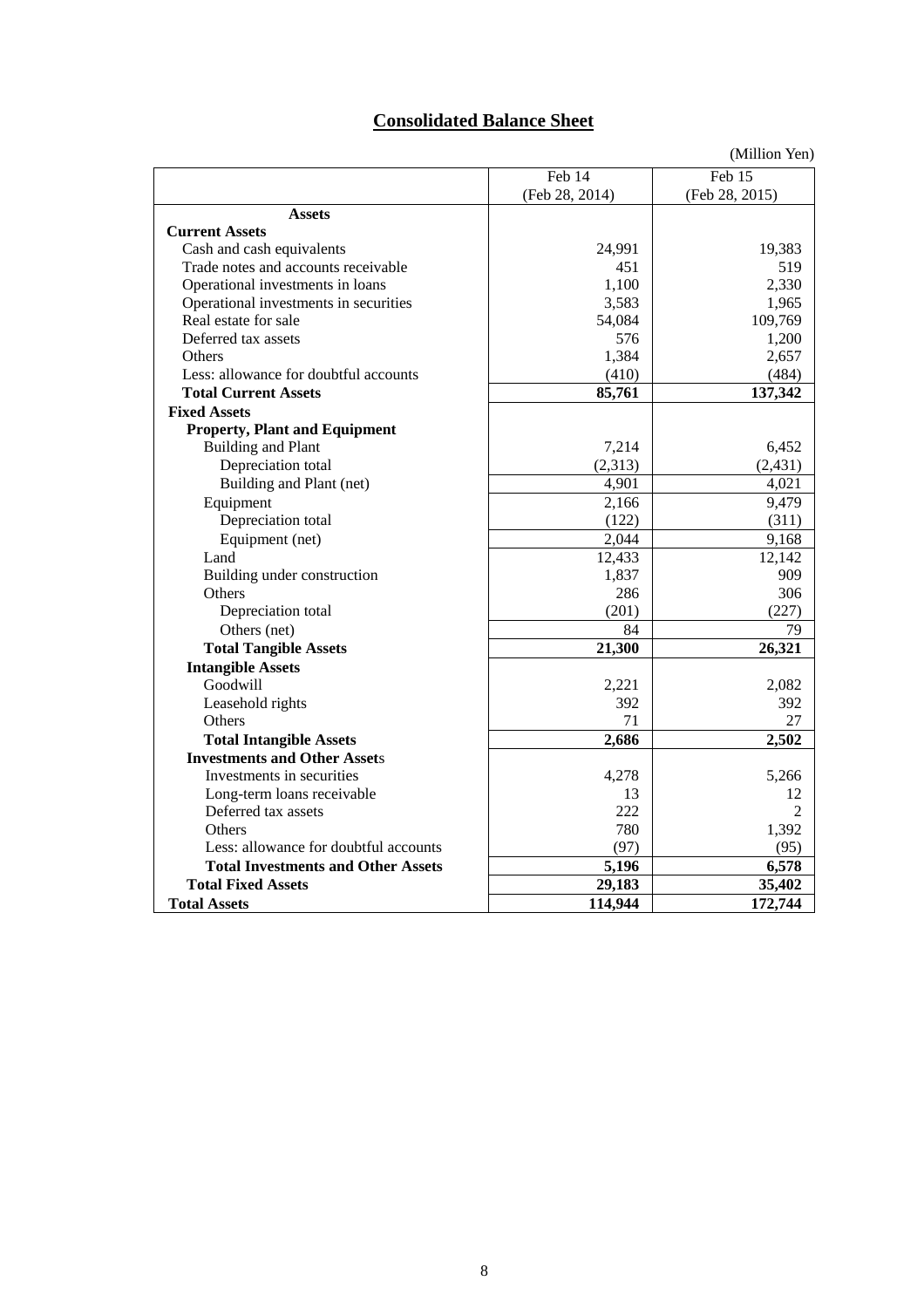(Million Yen)

|                                              | Feb 14         | Feb 15         |
|----------------------------------------------|----------------|----------------|
|                                              | (Feb 28, 2014) | (Feb 28, 2015) |
| <b>Liabilities</b>                           |                |                |
| <b>Current Liabilities</b>                   |                |                |
| Trade notes and accounts payable             | 132            | 124            |
| Short-term borrowings                        | 950            | 1,416          |
| Short-term non-recourse loans                |                | 48             |
| Long-term borrowings (due within one year)   | 3,123          | 3,488          |
| Long-term non-recourse loans (due within     |                |                |
| one year)                                    | 428            | 786            |
| Income taxes payable                         | 96             | 284            |
| Deferred tax liabilities                     | 24             | 30             |
| Accrued bonuses                              | 14             | 16             |
| Other current liabilities                    | 2,817          | 3,677          |
| <b>Total Current Liabilities</b>             | 7,588          | 9,872          |
| <b>Long-Term Liabilities</b>                 |                |                |
| Non-recourse bonds                           |                | 100            |
| Long-term borrowings                         | 26,126         | 53,409         |
| Long-term non-recourse loans                 | 24,178         | 43,004         |
| Deferred tax liabilities                     | 1,213          | 1,402          |
| Long-term security deposits received         | 4,770          | 6,391          |
| Negative goodwill                            | 180            | 90             |
| Other long-term liabilities                  | 44             | 96             |
| <b>Total Long-Term Liabilities</b>           | 56,513         | 104,494        |
| <b>Total Liabilities</b>                     | 64,102         | 114,367        |
| <b>Net Assets</b>                            |                |                |
| <b>Shareholders' Equity</b>                  |                |                |
| Capital                                      | 26,443         | 26,499         |
| Capital reserve                              | 10,808         | 10,873         |
| Retained earnings                            | 10,891         | 17,201         |
| Treasury stock                               | (92)           | (78)           |
| <b>Total Shareholders' Equity</b>            | 48,050         | 54,496         |
| <b>Accumulated Other Comprehensive</b>       |                |                |
| <b>Income</b>                                |                |                |
| Unrealized gain on other securities, net     | 400            | 1,208          |
| Deferred loss on hedges                      |                | (36)           |
| Foreign currency translation adjustment      | 9              | 6              |
| <b>Total Accumulated Other Comprehensive</b> |                |                |
| <b>Income</b>                                | 409            | 1,177          |
| <b>Stock Options</b>                         | 121            | 198            |
| <b>Minority Interests</b>                    | 2,261          | 2,505          |
| <b>Total Net Assets</b>                      | 50,842         | 58,377         |
| <b>Total Liabilities and Net Assets</b>      | 114,944        | 172,744        |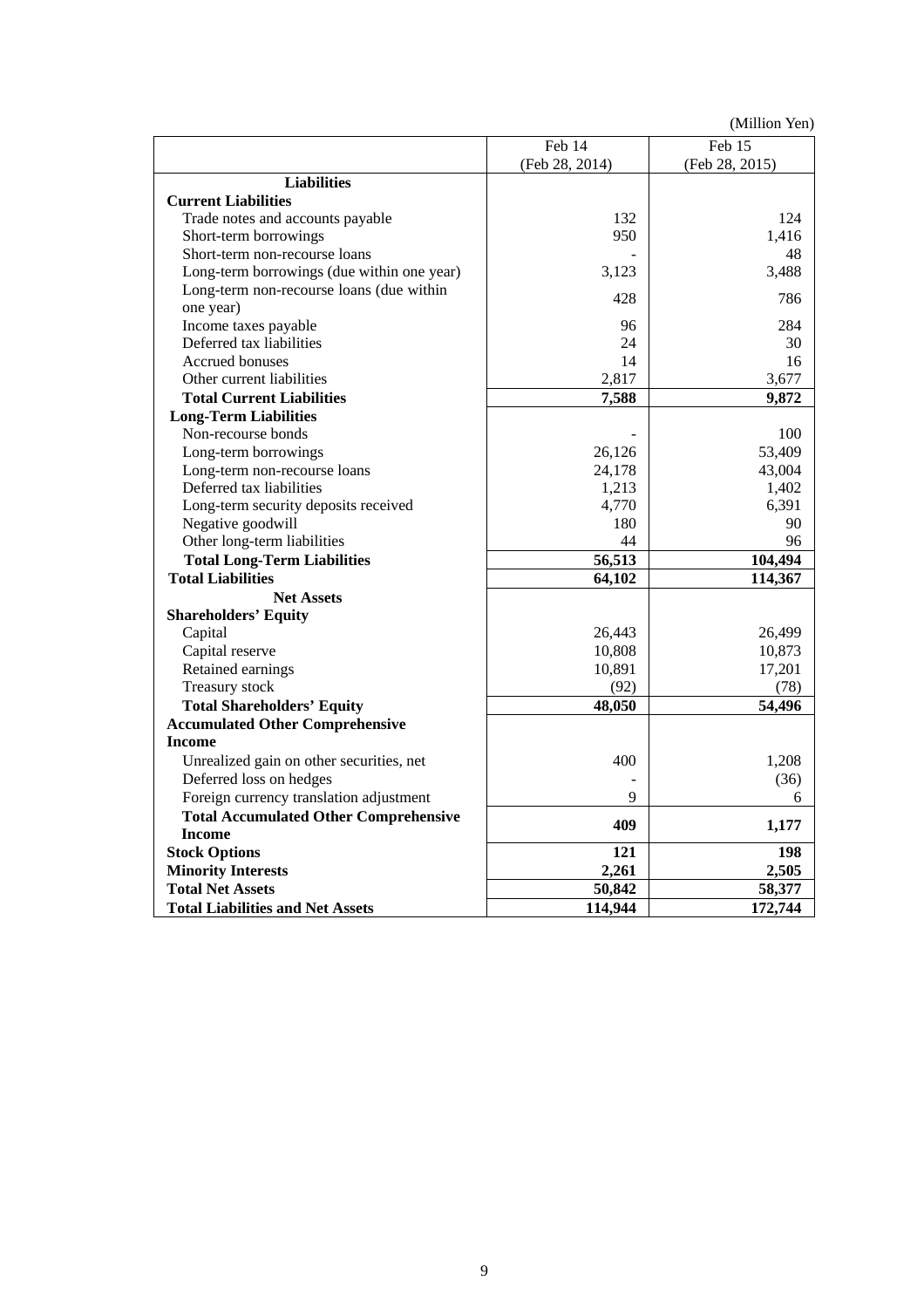## **Consolidated Income Statement**

|                                                       |                   | (Million Yen)     |
|-------------------------------------------------------|-------------------|-------------------|
|                                                       | Feb 14            | Feb 15            |
|                                                       | (from Mar 1, 2013 | (from Mar 1, 2014 |
|                                                       | to Feb 28, 2014)  | to Feb 28, 2015)  |
| <b>Revenues</b>                                       | 35,101            | 42,705            |
| <b>Cost of Goods Sold</b>                             | 27,666            | 30,539            |
| <b>Gross Profit</b>                                   | 7,435             | 12,166            |
| SG&A                                                  | 3,522             | 3,977             |
| <b>Operating Profit</b>                               | 3,912             | 8,189             |
| <b>Non-Operating Profit</b>                           |                   |                   |
| Interest income                                       | 4                 | 5                 |
| Dividend income                                       | 112               | 78                |
| Amortization of negative goodwill                     | 90                | 90                |
| Others                                                | 31                | 39                |
| <b>Total Non-Operating Profit</b>                     | 238               | 213               |
| <b>Non-Operating Expenses</b>                         |                   |                   |
| Interest on debt                                      | 370               | 943               |
| Stock issuance cost                                   | 89                | 1                 |
| Others                                                | 93                | 201               |
| <b>Total Non-Operating Expenses</b>                   | 553               | 1,146             |
| <b>Recurring Profit</b>                               | 3,597             | 7,255             |
| <b>Extraordinary Gain</b>                             |                   |                   |
| Gain on sales of fixed assets                         | 7                 |                   |
| Gain on sales of investment securities                | 204               |                   |
| Receipt of share trading proceeds                     | 434               |                   |
| Gain on redemption of equity holdings in subsidiaries | 29                | 57                |
| Others                                                | 3                 | $\theta$          |
| <b>Total Extraordinary Gain</b>                       | 680               | 57                |
| <b>Extraordinary Loss</b>                             |                   |                   |
| Loss on sales and retirement of fixed assets          | 1                 | $\mathbf{0}$      |
| Valuation loss on investments in capital              | 12                | 91                |
| Office move expenses                                  | 21                | 1                 |
| <b>Impairment</b> loss                                | 307               |                   |
| Others                                                | 1                 | $\theta$          |
| <b>Total Extraordinary Loss</b>                       | 344               | 93                |
| <b>Profit before Income Taxes</b>                     | 3,933             | 7,220             |
| Income taxes – current                                | 43                | 564               |
| Income taxes – deferred                               | (616)             | (220)             |
| <b>Total income taxes</b>                             | (573)             | 343               |
| <b>Profit before Gain on Minority Interests</b>       | 4,506             | 6,876             |
| <b>Gain on Minority Interests</b>                     | (19)              | 115               |
| <b>Net Income</b>                                     | 4,526             | 6,761             |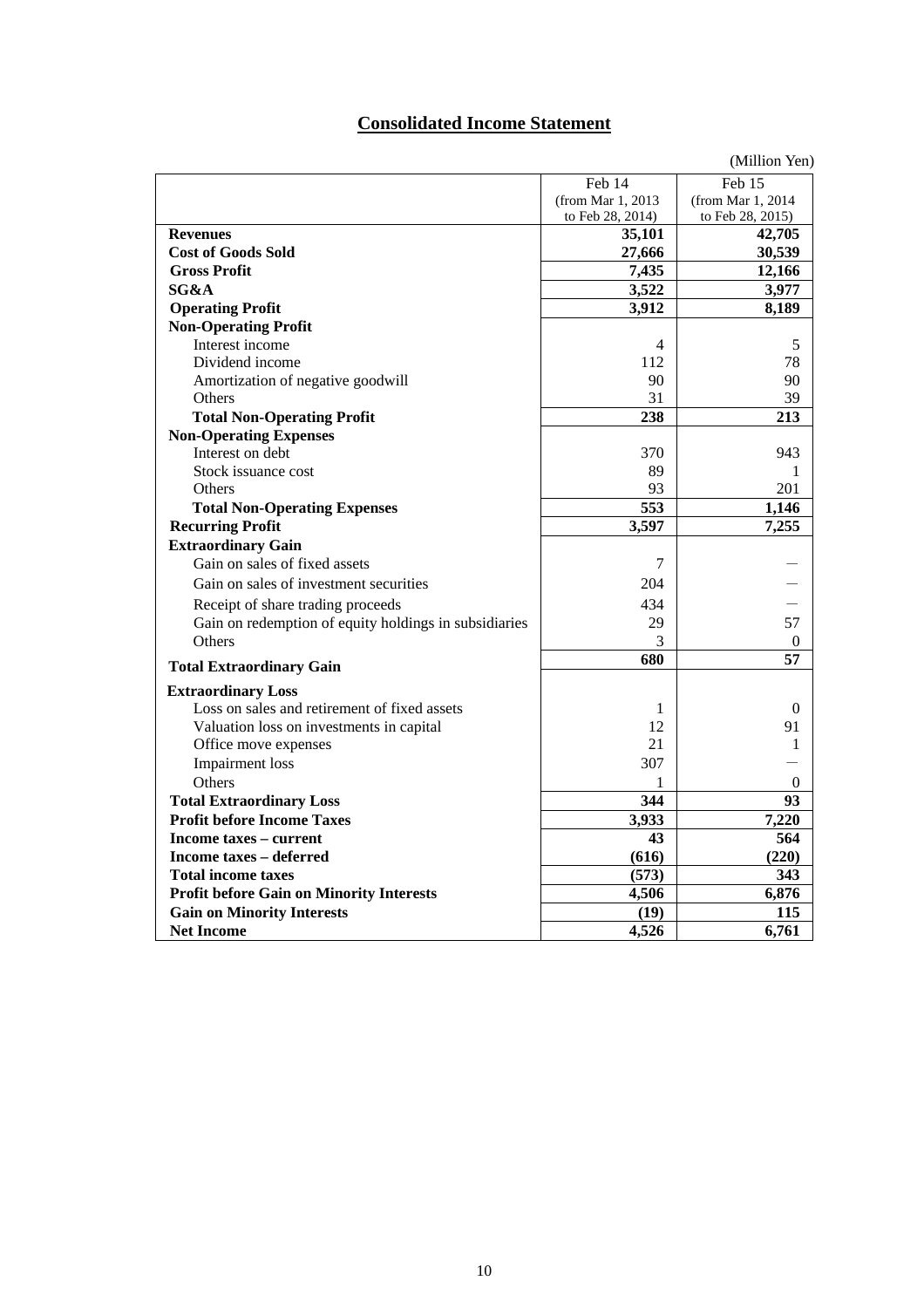## **Consolidated Statement of Comprehensive Income**

|                                                               |                       | (Million Yen)         |
|---------------------------------------------------------------|-----------------------|-----------------------|
|                                                               | Feb 14                | Feb 15                |
|                                                               | (from Mar $1, 2013$ ) | (from Mar $1, 2014$ ) |
|                                                               | to Feb 28, 2014)      | to Feb 28, 2015)      |
| <b>Profit before Gain on Minority Interests</b>               | 4,506                 | 6,876                 |
| <b>Other Comprehensive Income</b>                             |                       |                       |
| Valuation gain on other securities                            | 70                    | 937                   |
| Deferred loss on hedges                                       |                       | (36)                  |
| Foreign currency translation adjustment                       | (58)                  | 2                     |
| <b>Total Other Comprehensive Income</b>                       | 12                    | 903                   |
| <b>Comprehensive Income</b>                                   | 4,518                 | 7,780                 |
| (Breakdown)                                                   |                       |                       |
| Comprehensive income for shareholders of the                  | 4,718                 | 7,528                 |
| parent company<br>Comprehensive income for minority interests | (200)                 | 251                   |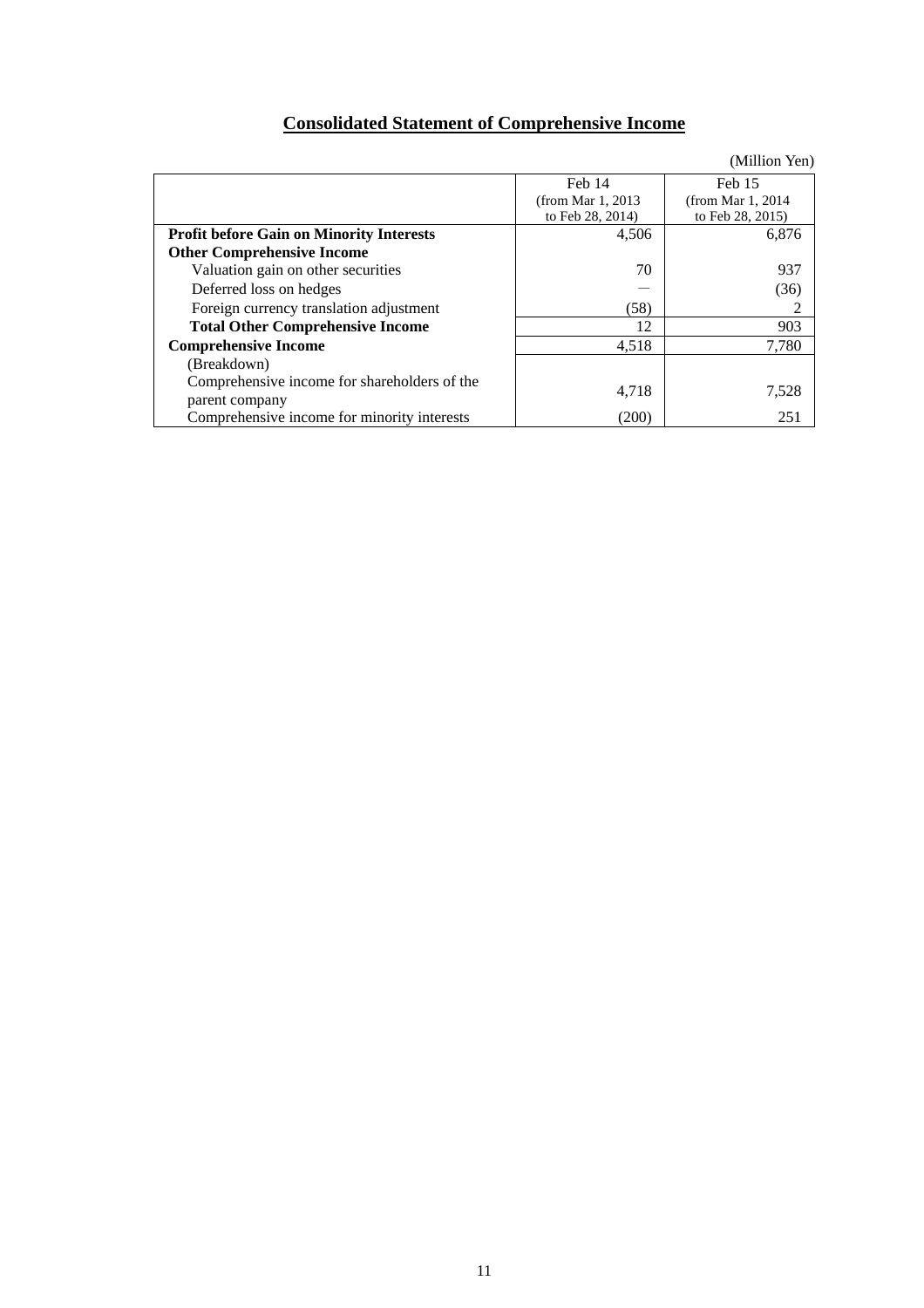## **Consolidated Cash Flow Statement**

(Million Yen)

|                                                      |                   | $\text{U}$ (Trillion Tell) |
|------------------------------------------------------|-------------------|----------------------------|
|                                                      | Feb 14            | Feb 15                     |
|                                                      | (from Mar 1, 2013 | (from Mar 1, 2014          |
|                                                      | to Feb 28, 2014)  | to Feb 28, 2015)           |
| <b>Cash Flows from Operating Activities:</b>         |                   |                            |
| Income before income taxes                           | 3,933             | 7,220                      |
| Depreciation                                         | 304               | 565                        |
| Share-based compensation expenses                    | 69                | 112                        |
| Amortization of goodwill                             | 139               | 139                        |
| Amortization of negative goodwill                    | (90)              | (90)                       |
| Increase (decrease) in accrued bonuses               | (11)              | 1                          |
| Increase (decrease) in allowance for doubtful        | 33                | 65                         |
| accounts                                             |                   |                            |
| Interest and dividend income                         | (116)             | (83)                       |
| Interest on debt                                     | 370               | 943                        |
| Loss (gain) on sales of investment securities        | (204)             |                            |
| Loss (gain) on sales/retirement of fixed assets      | (6)               |                            |
| <b>Impairment</b> loss                               | 307               |                            |
| Decrease (increase) in trading notes and receivable  | 97                | (68)                       |
| Decrease (increase) in operating loans receivable    | 218               | (1,230)                    |
| Decrease (increase) in operational investments       | 1,635             | 1,110                      |
| in securities                                        |                   |                            |
| Valuation loss on investment securities              | 114               |                            |
| Decrease (increase) in real estate for sale          | (6,729)           | (42,991)                   |
| Valuation loss on investments                        | 12                | 91                         |
| Increase (decrease) in prepaid expenses              | (258)             | (689)                      |
| Decrease (increase) in accounts receivable           | (255)             | (539)                      |
| Increase (decrease) in accounts payable              | (139)             | 388                        |
| Increase (decrease) in accrued expenses              | 137               | 16                         |
| Increase (decrease) in advances received             | 38                | 96                         |
| Increase (decrease) in security deposits received    | 1,230             | 1,391                      |
| Others                                               | 781               | 114                        |
| Sub-total                                            | 1,611             | (33, 437)                  |
| Interest and dividend income received                | 116               | 83                         |
| Interest expenses paid                               | (378)             | (892)                      |
| Income taxes paid                                    | (94)              | (45)                       |
| <b>Net Cash from (Used for) Operating Activities</b> | 1,254             | (34,292)                   |